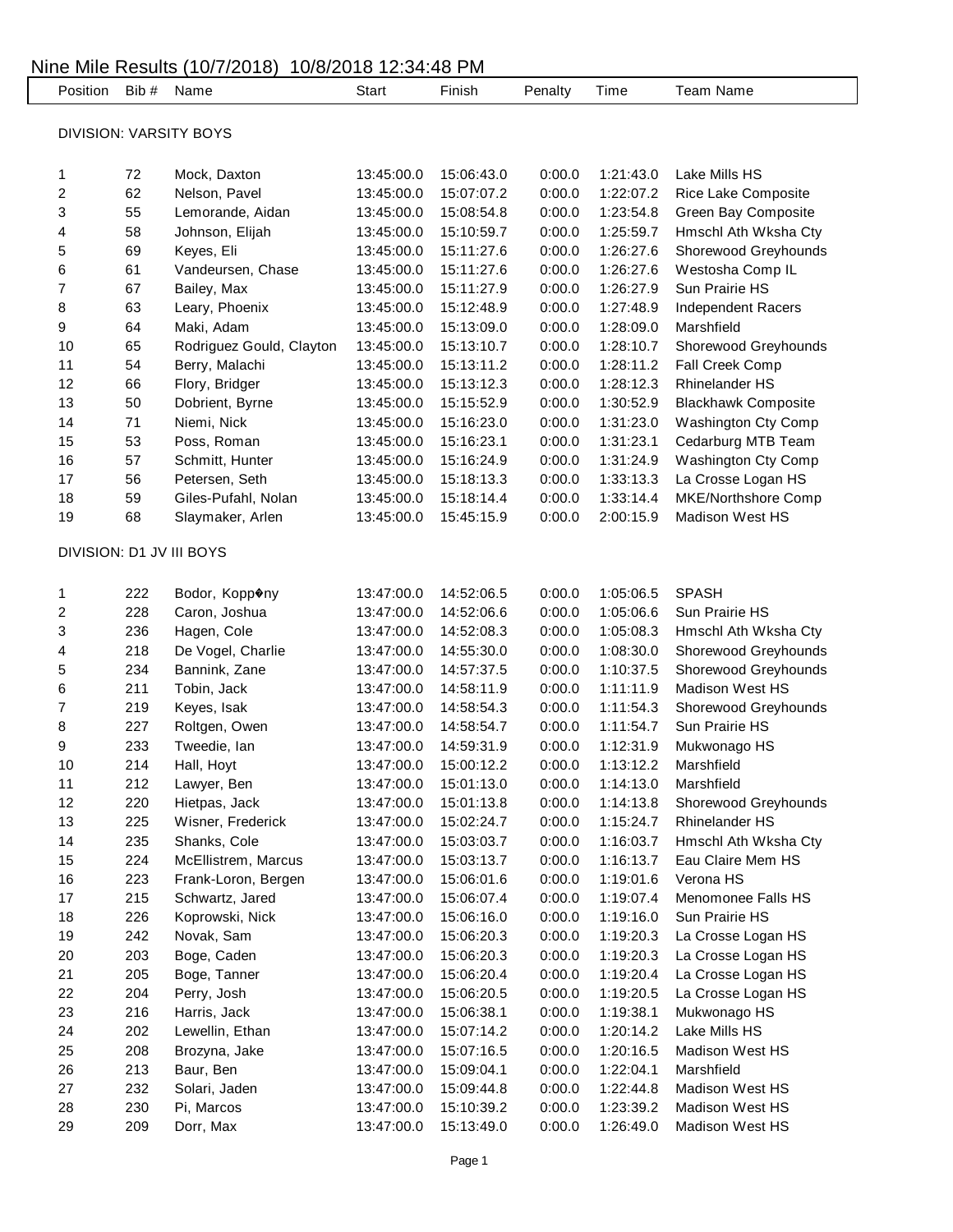#### Nine Mile Results (10/7/2018) 10/8/2018 12:34:48 PM

 $\mathsf{L}$ 

| Position                 | Bib# | Name                | Start      | Finish     | Penalty | Time      | <b>Team Name</b>           |  |  |
|--------------------------|------|---------------------|------------|------------|---------|-----------|----------------------------|--|--|
| 30                       | 239  | Iggulden, Trevor    | 13:47:00.0 | 15:16:15.8 | 0:00.0  | 1:29:15.8 | Sun Prairie HS             |  |  |
| 31                       | 200  | Smith, Aidan        | 13:47:00.0 | 15:20:44.2 | 0:00.0  | 1:33:44.2 | Lake Mills HS              |  |  |
| 32                       | 217  | Smith, Shane        | 13:47:00.0 | 15:21:10.1 | 0:00.0  | 1:34:10.1 | Mukwonago HS               |  |  |
|                          |      |                     |            |            |         |           |                            |  |  |
| DIVISION: D2 JV III BOYS |      |                     |            |            |         |           |                            |  |  |
|                          |      |                     |            |            |         |           |                            |  |  |
| 1                        | 364  | Komp, Ethan         | 13:54:00.0 | 14:59:39.8 | 0:00.0  | 1:05:39.8 | Rice Lake Composite        |  |  |
| $\overline{\mathbf{c}}$  | 303  | Berry, Isaiah       | 13:54:00.0 | 14:59:43.5 | 0:00.0  | 1:05:43.5 | Fall Creek Comp            |  |  |
| 3                        | 315  | Gargulak, Bennett   | 13:54:00.0 | 15:00:10.2 | 0:00.0  | 1:06:10.2 | Rice Lake Composite        |  |  |
| 4                        | 328  | Hindman, Louis      | 13:54:00.0 | 15:01:56.0 | 0:00.0  | 1:07:56.0 | Marquette Senior HS        |  |  |
| 5                        | 363  | Frank, William      | 13:54:00.0 | 15:02:04.7 | 0:00.0  | 1:08:04.7 | Green Bay Composite        |  |  |
| 6                        | 310  | Pearson, Drexler    | 13:54:00.0 | 15:02:05.9 | 0:00.0  | 1:08:05.9 | Janesville                 |  |  |
| $\overline{7}$           | 311  | Keating, Zack       | 13:54:00.0 | 15:02:10.2 | 0:00.0  | 1:08:10.2 | Janesville                 |  |  |
| 8                        | 339  | Urban, Kevin        | 13:54:00.0 | 15:02:29.8 | 0:00.0  | 1:08:29.8 | Westosha Comp IL           |  |  |
| 9                        | 313  | Hale, Edward        | 13:54:00.0 | 15:02:31.9 | 0:00.0  | 1:08:31.9 | La Crosse Composite        |  |  |
| 10                       | 333  | Hutchens, Emory     | 13:54:00.0 | 15:04:49.2 | 0:00.0  | 1:10:49.2 | Cambridge HS               |  |  |
| 11                       | 309  | Moore, Kaleb        | 13:54:00.0 | 15:04:54.8 | 0:00.0  | 1:10:54.8 | Green Bay Composite        |  |  |
| 12                       | 320  | Janssen, Ethan      | 13:54:00.0 | 15:04:56.7 | 0:00.0  | 1:10:56.7 | Washington Cty Comp        |  |  |
| 13                       | 319  | Thorpe, Porter      | 13:54:00.0 | 15:05:17.5 | 0:00.0  | 1:11:17.5 | Wausau East                |  |  |
| 14                       | 340  | Holm, Caden         | 13:54:00.0 | 15:05:43.1 | 0:00.0  | 1:11:43.1 | 906 Adventure Comp         |  |  |
| 15                       | 342  | Kasianowicz, Carter | 13:55:00.0 | 15:07:17.7 | 0:00.0  | 1:12:17.7 | Westosha Comp SPort        |  |  |
| 16                       | 358  | Wright, Ethan       | 13:55:00.0 | 15:08:13.8 | 0:00.0  | 1:13:13.8 | Sauk Prairie Comp          |  |  |
| 17                       | 330  | Panofsky, Martin    | 13:55:00.0 | 15:08:27.6 | 0:00.0  | 1:13:27.6 | Madison East HS            |  |  |
| 18                       | 325  | Degenhardt, Kaden   | 13:54:00.0 | 15:07:36.0 | 0:00.0  | 1:13:36.0 | <b>Wildlands Riders</b>    |  |  |
| 19                       | 317  | Johnson, Tanner     | 13:54:00.0 | 15:07:59.1 | 0:00.0  | 1:13:59.1 | Sun Prairie Cards          |  |  |
| 20                       | 332  | Raasch, Zigmund     | 13:55:00.0 | 15:09:03.6 | 0:00.0  | 1:14:03.6 | MKE/Northshore Comp        |  |  |
| 21                       | 301  | Cramer, Ethan       | 13:54:00.0 | 15:08:16.0 | 0:00.0  | 1:14:16.0 | <b>Blackhawk Composite</b> |  |  |
| 22                       | 337  | Breeden, Nino       | 13:54:00.0 | 15:08:23.6 | 0:00.0  | 1:14:23.6 | Westosha Comp NPier        |  |  |
| 23                       | 307  | Schwiesow, Henry    | 13:55:00.0 | 15:09:58.2 | 0:00.0  | 1:14:58.2 | Green Bay Composite        |  |  |
| 24                       | 316  | Kinnamon, Alex      | 13:55:00.0 | 15:10:09.5 | 0:00.0  | 1:15:09.5 | Sauk Prairie HS            |  |  |
| 25                       | 329  | Clement, Wyatt      | 13:54:00.0 | 15:09:29.6 | 0:00.0  | 1:15:29.6 | Marquette Senior HS        |  |  |
| 26                       | 304  | Moore, Christian    | 13:54:00.0 | 15:09:50.6 | 0:00.0  | 1:15:50.6 | Fox Valley Composite       |  |  |
| 27                       | 314  | Zigler, Nolan       | 13:54:00.0 | 15:09:54.2 | 0:00.0  | 1:15:54.2 | Pewaukee MTB               |  |  |
| 28                       | 335  | Andersen, Matt      | 13:55:00.0 | 15:11:57.9 | 0:00.0  | 1:16:57.9 | Cambridge HS               |  |  |
| 29                       | 360  | Zondlak, Jacob      | 13:54:00.0 | 15:10:59.6 | 0:00.0  | 1:16:59.6 | Westosha Comp NPier        |  |  |
| 30                       | 327  | Rainer, Rider       | 13:55:00.0 | 15:12:09.5 | 0:00.0  | 1:17:09.5 | Westosha Comp              |  |  |
| 31                       | 326  | Molitor, Kody       | 13:54:00.0 | 15:11:26.7 | 0:00.0  | 1:17:26.7 | Westosha Comp              |  |  |
| 32                       | 331  | Waldner, Dylan      | 13:54:00.0 | 15:11:46.9 | 0:00.0  | 1:17:46.9 | Onalaska HS                |  |  |
| 33                       | 347  | Van Straten, Theo   | 13:54:00.0 | 15:13:04.6 | 0:00.0  | 1:19:04.6 | Green Bay Composite        |  |  |
| 34                       | 348  | Nimmer, Cayden      | 13:54:00.0 | 15:13:10.6 | 0:00.0  | 1:19:10.6 | Green Bay Composite        |  |  |
| 35                       | 300  | Leland, Andrew      | 13:54:00.0 | 15:15:16.1 | 0:00.0  | 1:21:16.1 | <b>Blackhawk Composite</b> |  |  |
| 36                       | 306  | Carew, Ryan         | 13:55:00.0 | 15:18:15.9 | 0:00.0  | 1:23:15.9 | Fox Valley Composite       |  |  |
| 37                       | 312  | Kelm, Nick          | 13:55:00.0 | 15:20:15.3 | 0:00.0  | 1:25:15.3 | Lake Ctry Composite        |  |  |
| 38                       | 351  | Nathaniel, Joshua   | 13:55:00.0 | 15:22:07.6 | 0:00.0  | 1:27:07.6 | MKE MTB Composite          |  |  |
| 39                       | 318  | Carlson, Sam        | 13:55:00.0 | 15:22:20.8 | 0:00.0  | 1:27:20.8 | West Bend West HS          |  |  |
| 40                       | 305  | Averkamp, Jake      | 13:55:00.0 | 15:23:35.5 | 0:00.0  | 1:28:35.5 | Fox Valley Composite       |  |  |
| 41                       | 356  | Watson, Reid        | 13:55:00.0 | 15:26:21.2 | 0:00.0  | 1:31:21.2 | Cam-Rock Comp              |  |  |
| 42                       | 334  | Gowan, Reid         | 13:55:00.0 | 15:26:28.0 | 0:00.0  | 1:31:28.0 | Cambridge HS               |  |  |
| 43                       | 322  | Stamp, Cooper       | 13:55:00.0 | 15:27:05.0 | 0:00.0  | 1:32:05.0 | Wausau Composite           |  |  |
| 44                       | 302  | Redding, Connor     | 13:55:00.0 | 15:35:20.3 | 0:00.0  | 1:40:20.3 | <b>BGMS Acosta Comp</b>    |  |  |
| 45                       | 353  | Zubke, Gunner       | 13:55:00.0 | 15:45:16.8 | 0:00.0  | 1:50:16.8 | Wausau Composite           |  |  |

DIVISION: D1 JV II BOYS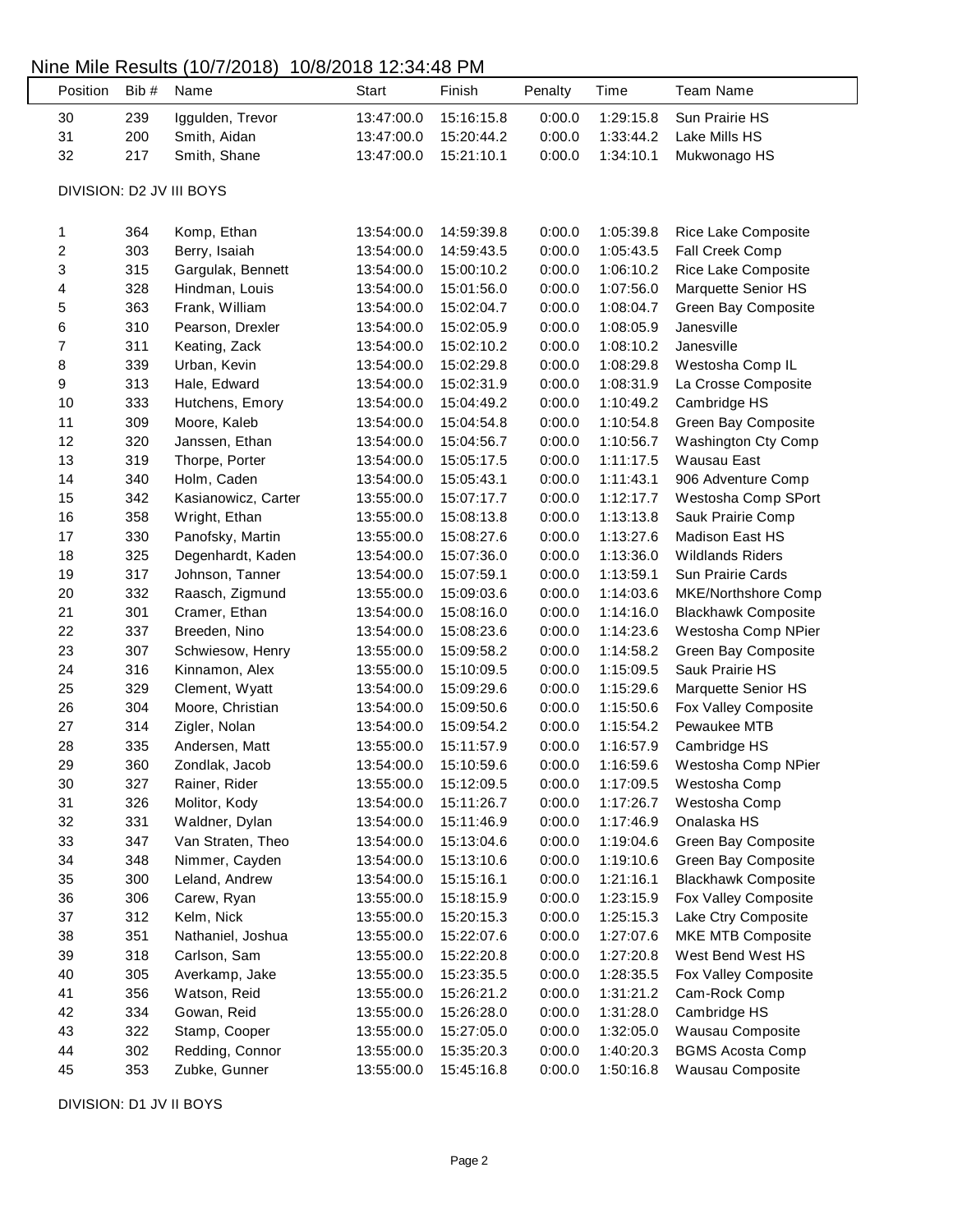# Nine Mile Results (10/7/2018) 10/8/2018 12:34:48 PM

| Position         | Bib# | Name                      | Start      | Finish     | Penalty | Time      | <b>Team Name</b>           |
|------------------|------|---------------------------|------------|------------|---------|-----------|----------------------------|
| 1                | 512  | Johannes, Paul            | 12:30:00.0 | 13:15:16.5 | 0:00.0  | 45:16.5   | Hmschl Ath Wksha Cty       |
| $\sqrt{2}$       | 510  | Benson, Ean               | 12:30:00.0 | 13:17:54.2 | 0:00.0  | 47:54.2   | Hmschl Ath Wksha Cty       |
| 3                | 506  | Litton, David             | 12:30:00.0 | 13:18:23.3 | 0:00.0  | 48:23.3   | Shorewood Greyhounds       |
| 4                | 534  | Ruzicka, Mark             | 12:30:00.0 | 13:18:24.2 | 0:00.0  | 48:24.2   | Shorewood Greyhounds       |
| 5                | 536  | Willkom, Ben              | 12:30:00.0 | 13:18:24.6 | 0:00.0  | 48:24.6   | Verona HS                  |
| 6                | 535  | Larson, Cade              | 12:30:00.0 | 13:18:24.7 | 0:00.0  | 48:24.7   | <b>SPASH</b>               |
| $\boldsymbol{7}$ | 517  | McEllistrem, Michael      | 12:30:00.0 | 13:19:00.1 | 0:00.0  | 49:00.1   | Eau Claire Mem HS          |
| 8                | 500  | Saylor, Quentin           | 12:30:00.0 | 13:19:00.3 | 0:00.0  | 49:00.3   | Lake Mills HS              |
| 9                | 539  | Wiese, Hugh               | 12:30:00.0 | 13:19:42.2 | 0:00.0  | 49:42.2   | <b>Rhinelander HS</b>      |
| 10               | 501  | Tompkins, Clinton         | 12:30:00.0 | 13:20:05.2 | 0:00.0  | 50:05.2   | Marshfield                 |
| 11               | 518  | Frank, Garrett            | 12:30:00.0 | 13:20:05.5 | 0:00.0  | 50:05.5   | Sun Prairie HS             |
| 12               | 502  | Gustafson, Mason          | 12:30:00.0 | 13:20:09.1 | 0:00.0  | 50:09.1   | Marshfield                 |
| 13               | 540  | Hanson, Miles             | 12:30:00.0 | 13:21:14.1 | 0:00.0  | 51:14.1   | Sun Prairie HS             |
| 14               | 508  | Gephardt, Adrian          | 12:30:00.0 | 13:23:39.1 | 0:00.0  | 53:39.1   | <b>SPASH</b>               |
| 15               | 519  | Hoheisel, Lucas           | 12:30:00.0 | 13:24:11.2 | 0:00.0  | 54:11.2   | Marshfield                 |
| 16               | 541  | Rimrodt, Reece            | 12:30:00.0 | 13:24:14.6 | 0:00.0  | 54:14.6   | Sun Prairie HS             |
| 17               | 514  | Horsfall, Jacob           | 12:30:00.0 | 13:24:42.4 | 0:00.0  | 54:42.4   | Verona HS                  |
| 18               | 531  | Conroy, Aidan             | 12:30:00.0 | 13:26:15.0 | 0:00.0  | 56:15.0   | Shorewood Greyhounds       |
| 19               | 505  | Loduha, Louis             | 12:30:00.0 | 13:26:19.3 | 0:00.0  | 56:19.3   | Shorewood Greyhounds       |
| 20               | 504  | Smith, Brody              | 12:30:00.0 | 13:27:11.1 | 0:00.0  | 57:11.1   | Mukwonago HS               |
| 21               | 546  | Cera, Aidan               | 12:30:00.0 | 13:27:13.2 | 0:00.0  | 57:13.2   | Menomonee Falls HS         |
| 22               | 503  | Wiltsey, Dakota           | 12:30:00.0 | 13:28:04.1 | 0:00.0  | 58:04.1   | Mukwonago HS               |
| 23               | 513  | Owens, Ryan               | 12:30:00.0 | 13:28:36.9 | 0:00.0  | 58:36.9   | Verona HS                  |
| 24               | 509  | Strasman, Nathan          | 12:30:00.0 | 13:29:06.6 | 0:00.0  | 59:06.6   | <b>SPASH</b>               |
| 25               | 533  | Powers, Devin             | 12:30:00.0 | 13:29:52.9 | 0:00.0  | 59:52.9   | Shorewood Greyhounds       |
| 26               | 530  | Kempf, Vann               | 12:30:00.0 | 13:30:04.7 | 0:00.0  | 1:00:04.7 | Menomonee Falls HS         |
| 27               | 529  | Schoephoester, Noah       | 12:30:00.0 | 13:31:39.3 | 0:00.0  | 1:01:39.3 | <b>Madison West HS</b>     |
| 28               | 521  | Mathe, Emmett             | 12:30:00.0 | 13:31:48.7 | 0:00.0  | 1:01:48.7 | Mukwonago HS               |
| 29               | 528  | Atwood, Blair             | 12:30:00.0 | 13:31:53.2 | 0:00.0  | 1:01:53.2 | Madison West HS            |
| $30\,$           | 520  | Freedman, Eli             | 12:30:00.0 | 13:40:59.0 | 0:00.0  | 1:10:59.0 | <b>Madison West HS</b>     |
|                  |      |                           |            |            |         |           |                            |
|                  |      | DIVISION: D2 JV II BOYS   |            |            |         |           |                            |
| 1                | 644  | Gosse, Alexander          | 12:37:00.0 | 13:22:10.6 | 0:00.0  | 45:10.6   | Wausau Composite           |
| $\overline{c}$   | 648  | Raasch, Auguste           | 12:37:00.0 | 13:23:37.3 | 0:00.0  | 46:37.3   | MKE/Northshore Comp        |
| 3                | 631  | Stokes, Scout             | 12:37:00.0 | 13:23:59.1 | 0:00.0  | 46:59.1   | Fall Creek Comp            |
| 4                | 650  | Haas, Eric                | 12:37:00.0 | 13:24:11.1 | 0:00.0  | 47:11.1   | Cambridge HS               |
| 5                | 632  | Mosher, Matthew           | 12:37:00.0 | 13:24:12.5 | 0:00.0  | 47:12.5   | Fall Creek Comp            |
| 6                | 651  | Jones, Jonathan           | 12:37:00.0 | 13:25:01.5 | 0:00.0  | 48:01.5   | Cambridge HS               |
| $\boldsymbol{7}$ | 639  | Heinemann, Jonathon       | 12:37:00.0 | 13:25:32.5 | 0:00.0  | 48:32.5   | Pewaukee MTB               |
| 8                | 618  | Nest, Austin              | 12:37:00.0 | 13:25:34.0 | 0:00.0  | 48:34.0   | Wausau Composite           |
| 9                | 637  | Olson, Jamison            | 12:37:00.0 | 13:26:06.0 | 0:00.0  | 49:06.0   | Lake Ctry Composite        |
| 10               | 643  | Schmitt, Skyler           | 12:37:00.0 | 13:26:26.0 | 0:00.0  | 49:26.0   | <b>Washington Cty Comp</b> |
| 11               | 641  | Savas, Noah               | 12:37:00.0 | 13:26:41.9 | 0:00.0  | 49:41.9   | Rice Lake Composite        |
| 12               | 611  | Blaszczak, Eric           |            |            | 0:00.0  | 49:52.1   | Central WI Comp            |
|                  |      |                           | 12:37:00.0 | 13:26:52.1 |         |           |                            |
| 13               | 649  | Karlovich, Chris          | 12:37:00.0 | 13:27:15.6 | 0:00.0  | 50:15.6   | Cambridge HS               |
| 14               | 653  | Hodkiewicz, Sean          | 12:37:00.0 | 13:27:22.4 | 0:00.0  | 50:22.4   | Rice Lake Composite        |
| 15               | 672  | Giorgianni, Joseph        | 12:38:00.0 | 13:28:50.1 | 0:00.0  | 50:50.1   | Marquette Senior HS        |
| 16               | 612  | Prange, Mitchell          | 12:38:00.0 | 13:28:51.7 | 0:00.0  | 50:51.7   | Central WI Comp            |
| 17               | 616  | Skaalen, Nick             | 12:37:00.0 | 13:28:45.9 | 0:00.0  | 51:45.9   | Washington Cty Comp        |
| 18               | 645  | Klaas, Kai                | 12:37:00.0 | 13:29:05.1 | 0:00.0  | 52:05.1   | Cam-Rock Comp              |
| 19               | 629  | Urgel De La Torre, Carlos | 12:37:00.0 | 13:29:15.5 | 0:00.0  | 52:15.5   | <b>BGMS Acosta Comp</b>    |
| 20               | 646  | Ibeling, Sam              | 12:37:00.0 | 13:30:02.4 | 0:00.0  | 53:02.4   | Cam-Rock Comp              |
| 21               | 635  | Romzek, Dylan             | 12:37:00.0 | 13:31:39.3 | 0:00.0  | 54:39.3   | Fox Valley Composite       |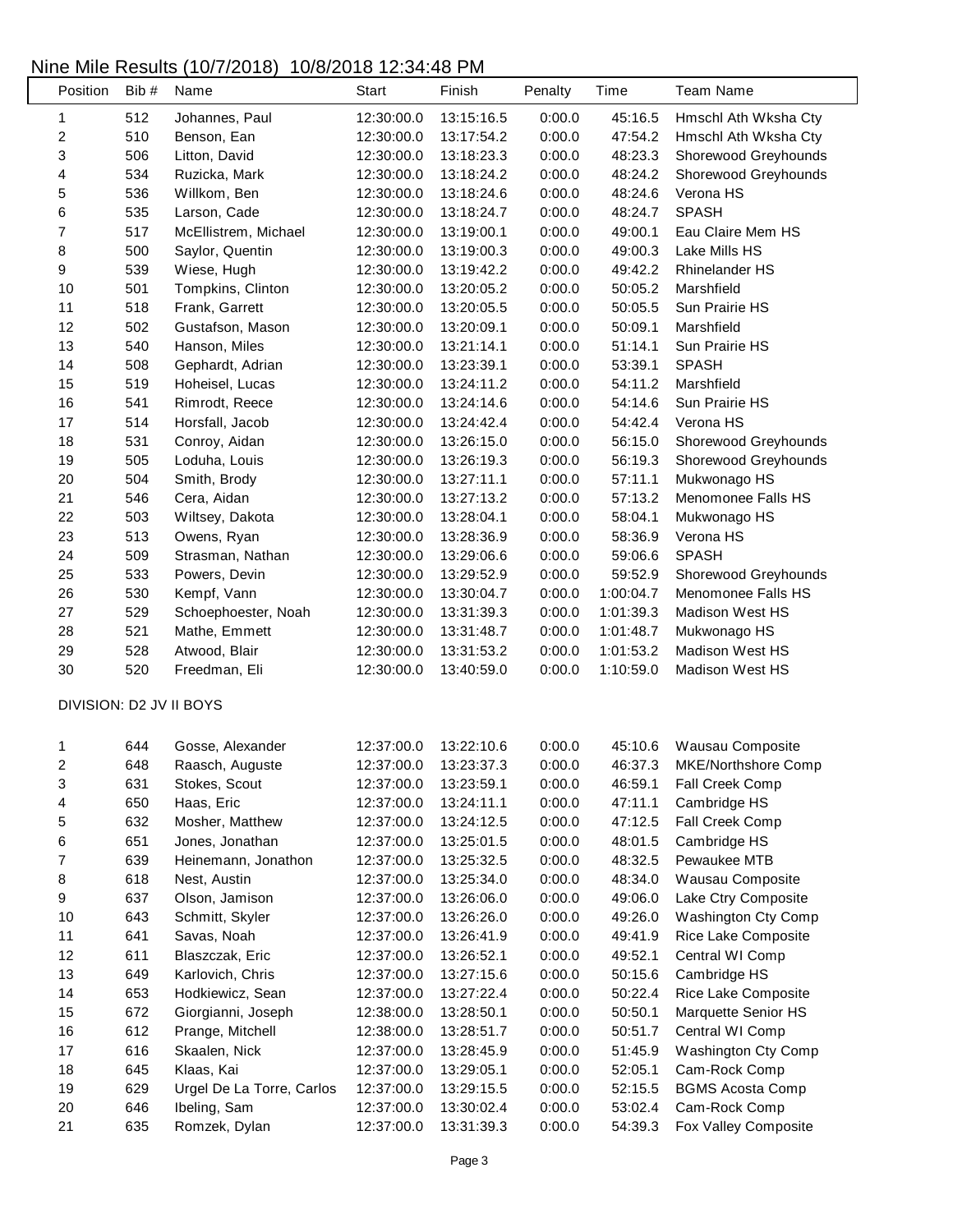### Nine Mile Results (10/7/2018) 10/8/2018 12:34:48 PM

|                         |       | $\cdot$ , $\cdot$ , $\sim$ , $\sim$ |            |            |         |           |                         |  |
|-------------------------|-------|-------------------------------------|------------|------------|---------|-----------|-------------------------|--|
| Position                | Bib # | Name                                | Start      | Finish     | Penalty | Time      | <b>Team Name</b>        |  |
| 22                      | 634   | Lisowe, Carson                      | 12:38:00.0 | 13:33:27.8 | 0:00.0  | 55:27.8   | Fox Valley Composite    |  |
| 23                      | 617   | Spaeth, Christian                   | 12:38:00.0 | 13:33:28.2 | 0:00.0  | 55:28.2   | Washington Cty Comp     |  |
| 24                      | 668   | Schultz, Tanner                     | 12:37:00.0 | 13:33:26.1 | 0:00.0  | 56:26.1   | West Bend West HS       |  |
| 25                      | 633   | Mullen, Riley                       | 12:37:00.0 | 13:33:58.1 | 0:00.0  | 56:58.1   | Fall Creek Comp         |  |
| 26                      | 676   | Olander, Jacob                      | 12:38:00.0 | 13:36:19.5 | 0:00.0  | 58:19.5   | Verona Composite        |  |
| 27                      | 623   | Smith, Zander                       | 12:37:00.0 | 13:37:02.4 | 0:00.0  | 1:00:02.4 | Holmen HS               |  |
| 28                      | 656   | Clark, Michael                      | 12:38:00.0 | 13:38:33.7 | 0:00.0  | 1:00:33.7 | <b>Wildlands Riders</b> |  |
| 29                      | 670   | Fritz, Mack                         | 12:38:00.0 | 13:39:33.0 | 0:00.0  | 1:01:33.0 | Fox Valley Composite    |  |
| 30                      | 607   | Perisic, Kaja                       | 12:38:00.0 | 13:40:34.8 | 0:00.0  | 1:02:34.8 | Janesville              |  |
| 31                      | 603   | Mahan, David                        | 12:37:00.0 | 13:41:55.6 | 0:00.0  | 1:04:55.6 | Fox Valley Composite    |  |
| 32                      | 675   | Almeyda, Jensenne                   | 12:38:00.0 | 13:44:20.6 | 0:00.0  | 1:06:20.6 | MKE MTB Composite       |  |
| 33                      | 652   | Settersten, Samuel                  | 12:37:00.0 | 13:44:50.9 | 0:00.0  | 1:07:50.9 | Cambridge HS            |  |
| 34                      | 662   | Snyder, Frank                       | 12:37:00.0 | 13:45:18.9 | 0:00.0  | 1:08:18.9 | Fox Valley Composite    |  |
| 35                      | 610   | Johnson, Odin                       | 12:38:00.0 | 13:46:23.0 | 0:00.0  | 1:08:23.0 | Lake Ctry Composite     |  |
| 36                      | 665   | Wilkerson, Jaydyn                   | 12:38:00.0 | 13:52:45.4 | 0:00.0  | 1:14:45.4 | MKE MTB Composite       |  |
| 37                      | 663   | Wick, Elijah Noah                   | 12:38:00.0 | 13:55:45.1 | 0:00.0  | 1:17:45.1 | MKE MTB Composite       |  |
|                         |       |                                     |            |            |         |           |                         |  |
|                         |       | DIVISION: D1 FROSH BOYS             |            |            |         |           |                         |  |
| 1                       | 844   | Bucciarelli, Nicholas               | 10:00:00.0 | 10:48:29.7 | 0:00.0  | 48:29.7   | Shorewood Greyhounds    |  |
| 2                       | 835   | Sizer, Thomas                       | 10:00:00.0 | 10:48:29.9 | 0:00.0  | 48:29.9   | Eau Claire Mem HS       |  |
| 3                       | 848   | Kotz, Ellison                       | 10:00:00.0 | 10:48:44.2 | 0:00.0  | 48:44.2   | Eau Claire Mem HS       |  |
| 4                       | 840   | Davies, Raife                       | 10:00:00.0 | 10:49:42.6 | 0:00.0  | 49:42.6   | Lake Mills HS           |  |
| 5                       | 834   | Shanks, Jake                        | 10:00:00.0 | 10:50:15.6 | 0:00.0  | 50:15.6   | Hmschl Ath Wksha Cty    |  |
| 6                       | 845   | Johnson, Isaac                      | 10:00:00.0 | 10:51:44.1 | 0:00.0  | 51:44.1   | Hmschl Ath Wksha Cty    |  |
| 7                       | 827   | Griswold, Kyle                      | 10:00:00.0 | 10:52:17.1 | 0:00.0  | 52:17.1   | Shorewood Greyhounds    |  |
| 8                       | 818   | Burdeen, Max                        | 10:00:00.0 | 10:52:17.5 | 0:00.0  | 52:17.5   | <b>Madison West HS</b>  |  |
| 9                       | 821   | Esterle, Stephen                    | 10:00:00.0 | 10:52:22.3 | 0:00.0  | 52:22.3   | Menomonee Falls HS      |  |
| 10                      | 842   | Ellison, Otto                       | 10:00:00.0 | 10:56:48.9 | 0:00.0  | 56:48.9   | <b>Madison West HS</b>  |  |
| 11                      | 813   | Dolan, Tom                          | 10:00:00.0 | 10:56:53.4 | 0:00.0  | 56:53.4   | Madison West HS         |  |
| 12                      | 843   | Neinast, Kason                      | 10:00:00.0 | 10:58:14.5 | 0:00.0  | 58:14.5   | Marshfield              |  |
| 13                      | 841   | Kern, Preston                       | 10:00:00.0 | 10:58:40.1 | 0:00.0  | 58:40.1   | Lake Mills HS           |  |
| 14                      | 846   | Gormley, Isaac                      | 10:00:00.0 | 10:59:38.0 | 0:00.0  | 59:38.0   | Verona HS               |  |
| 15                      | 847   | Bub, Cameron                        | 10:00:00.0 | 11:00:30.9 | 0:00.0  | 1:00:30.9 | Sun Prairie HS          |  |
| 16                      | 800   | Klein, Weston                       | 10:00:00.0 | 11:01:06.5 | 0:00.0  | 1:01:06.5 | Lake Mills HS           |  |
| 17                      | 831   | Volm, Jack                          | 10:00:00.0 | 10:56:48.7 | 5:00.0  | 1:01:48.7 | <b>SPASH</b>            |  |
| 18                      | 839   | Iggulden, Kenneth                   | 10:00:00.0 | 11:02:13.4 | 0:00.0  | 1:02:13.4 | Sun Prairie HS          |  |
| 19                      | 822   | Kilbourn, Aidan                     | 10:00:00.0 | 11:04:33.0 | 0:00.0  | 1:04:33.0 | Menomonee Falls HS      |  |
| 20                      | 830   | Berry, Stanley                      | 10:00:00.0 | 11:04:33.6 | 0:00.0  | 1:04:33.6 | Shorewood Greyhounds    |  |
| 21                      | 803   | Leahy, Ryan                         | 10:00:00.0 | 11:06:21.1 | 0:00.0  | 1:06:21.1 | Menomonee Falls HS      |  |
| 22                      | 808   | Siefert, Kyle                       | 10:00:00.0 | 11:10:28.6 | 0:00.0  | 1:10:28.6 | <b>Rhinelander HS</b>   |  |
| 23                      | 802   | Weber-Campbell, Ash                 | 10:00:00.0 | 11:12:14.4 | 0:00.0  | 1:12:14.4 | Madison West HS         |  |
| 24                      | 833   | Gorectke, David                     | 10:00:00.0 | 11:13:58.8 | 0:00.0  | 1:13:58.8 | Hmschl Ath Wksha Cty    |  |
| 25                      | 811   | Perry, Conner                       | 10:00:00.0 | 12:09:53.8 | 0:00.0  | 2:09:53.8 | La Crosse Logan HS      |  |
| DIVISION: D2 FROSH BOYS |       |                                     |            |            |         |           |                         |  |
|                         |       |                                     |            |            |         |           |                         |  |
| 1                       | 944   | Craig, Jakob                        | 10:07:00.0 | 10:52:48.2 | 0:00.0  | 45:48.2   | Rhinelander NW Comp     |  |
| 2                       | 941   | Smith, Therin                       | 10:07:00.0 | 10:53:07.1 | 0:00.0  | 46:07.1   | LaCrosse Central HS     |  |
| 3                       | 943   | Wrightsman, Riley                   | 10:07:00.0 | 10:54:22.7 | 0:00.0  | 47:22.7   | MKE MTB Composite       |  |
| 4                       | 950   | Martin, Alex                        | 10:07:00.0 | 10:54:36.2 | 0:00.0  | 47:36.2   | Westosha Comp NPier     |  |
| 5                       | 937   | Hankes, Jackson                     | 10:07:00.0 | 10:55:28.3 | 0:00.0  | 48:28.3   | Janesville              |  |
| 6                       | 970   | Buchanan, Connor                    | 10:07:00.0 | 10:55:47.4 | 0:00.0  | 48:47.4   | Westosha Comp SPort     |  |
| 7                       | 934   | Marks, Drake                        | 10:07:00.0 | 10:55:56.4 | 0:00.0  | 48:56.4   | Hayward HS              |  |